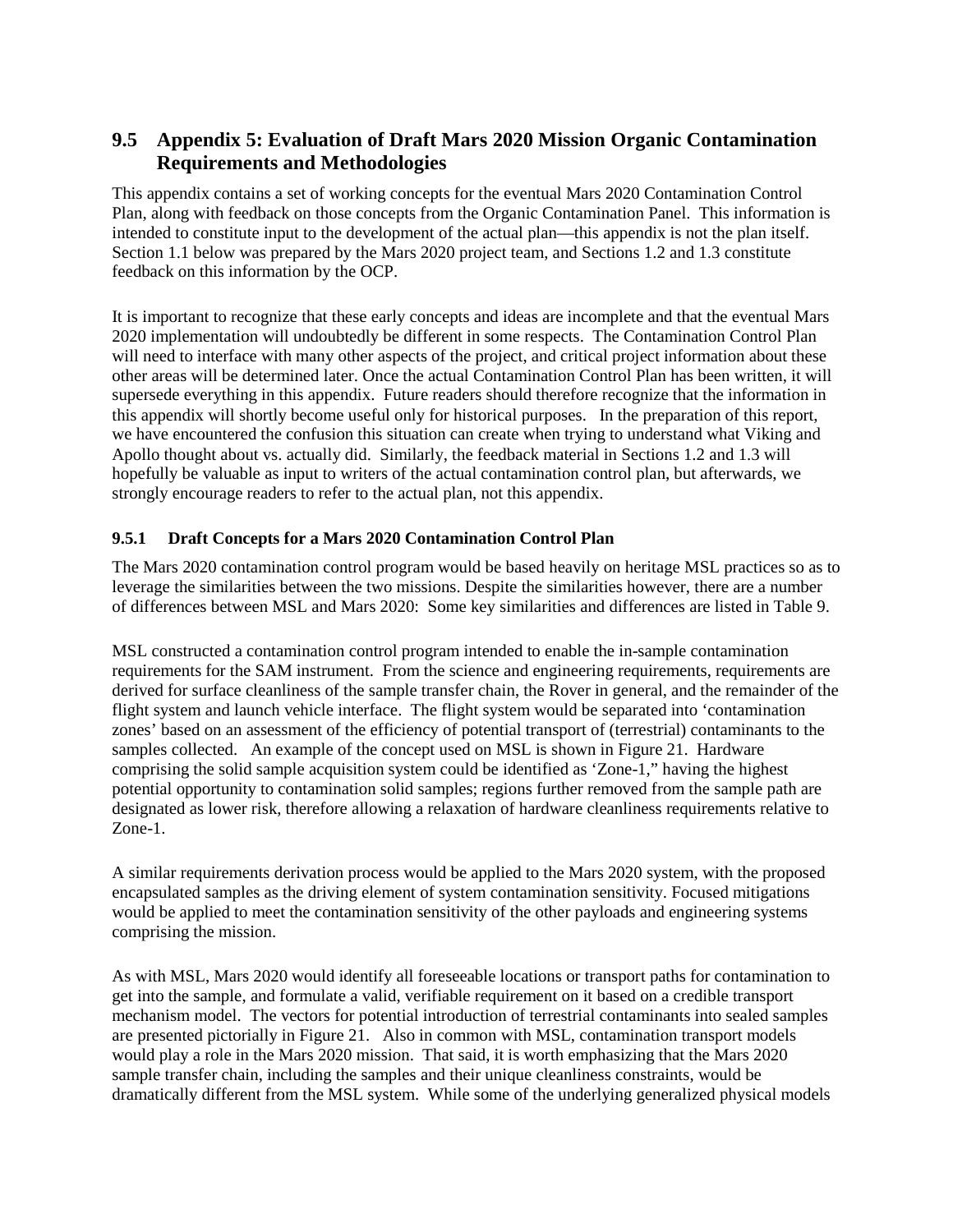of contamination transport used to conduct MSL analyses (e.g., free molecular flow in the vacuum regime; convection and diffusion for surface operations) apply to Mars 2020, these must be tailored to the specific science objectives, configurations (with special emphasis of non-heritage elements), environments, and contamination vectors of the Mars 2020 mission.

**Similarities Differences** • Similar process used to produce requirements for allowable in-sample contamination – OCSSG in the case of MSL – OCP in the case of Mars 2020 From the start, the Project acknowledgement of the importance of contamination control to the success of achieving mission objectives The system architecture is highly similar for both missions; configuration largely decouples sample cleanliness from rest of the flight system • Modeling tools and methodologies for flight and surface operations used on MSL are applicable to Mars 2020 System-level contamination control approach emphasizes control and knowledge (characterization) of contaminants • Contamination transport models play a role in verification • Close coordination between CC and PP • Mars 2020 is able to leverage heritage from a very similar recent mission • Much simpler sampling system • Sampling system is a result of a long technology program with cleanliness a key driving factor • Different PP requirements, associated with sample cache, for both bioburden and organic contamination • Expected minimal use of dilution cleaning • Challenging cleanliness requirements for the Cache; implications for Flight System • May have additional contamination vectors in the form of: Additional numbers or different composition of calibration targets Addition of in-situ Resource Utliization payload element which processes gases and would add to the "plume" of contamination around the rover Different thermal paint Potential differences in drill seal material

Table 9. Some Similarities and differences between MSL and Mars 2020

In addition, there would be a particular focus on fault tolerance to identify points in the design that may present a risk to Science objectives in the event of an anomaly. This process may be informed by groundbased hardware development tests using flight-like hardware and contaminant analogs.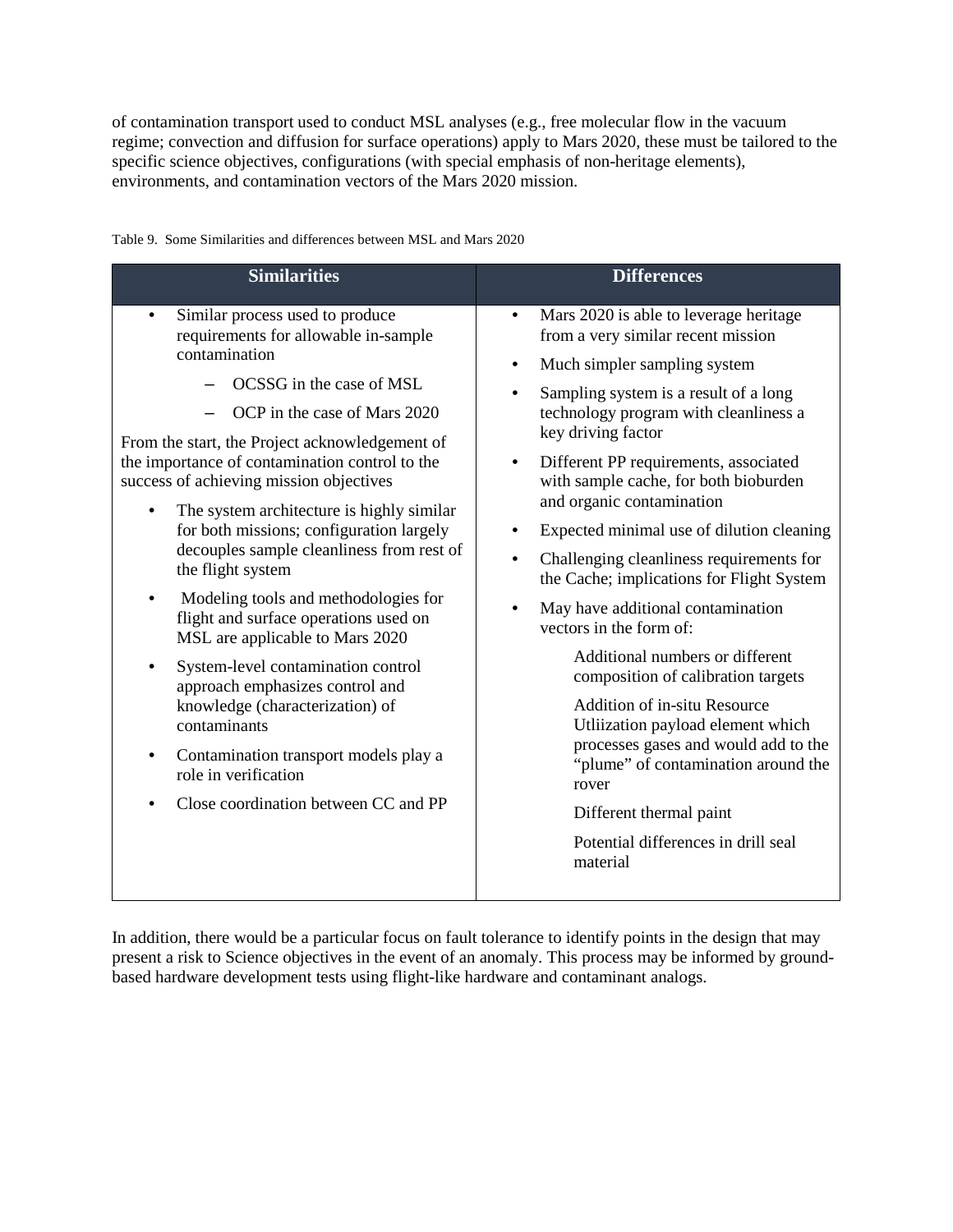

*Figure 21: Contamination Zones on MSL*  **Zone 1**: Closest proximity to SAM solid and atmospheric inlets. Includes sampling system, arm and everything forward of the Rover suspension rocker. **Zone 2**: Includes everything on the exterior of the Rover aft of the suspension rocker; extends upward to the descent stage when flight system in cruise configuration. **Zone 3**: Inside the Rover chassis (WEB) **Zone 4**: Everything else



*Figure 22. Vectors for potential introduction of terrestrial contaminants into cached samples.* 

## *9.5.1.1 Science and Contamination Requirements Linkage*

Contamination transport models provide the linkage between the science requirements and the hardware cleanliness requirements. Bounding calculations are used to derive conservative hardware cleanliness requirements—outgassing and surfaces—from the driving Science requirements. A rigorous and systematic program of direct measurements of hardware cleanliness is planned to verify compliance at the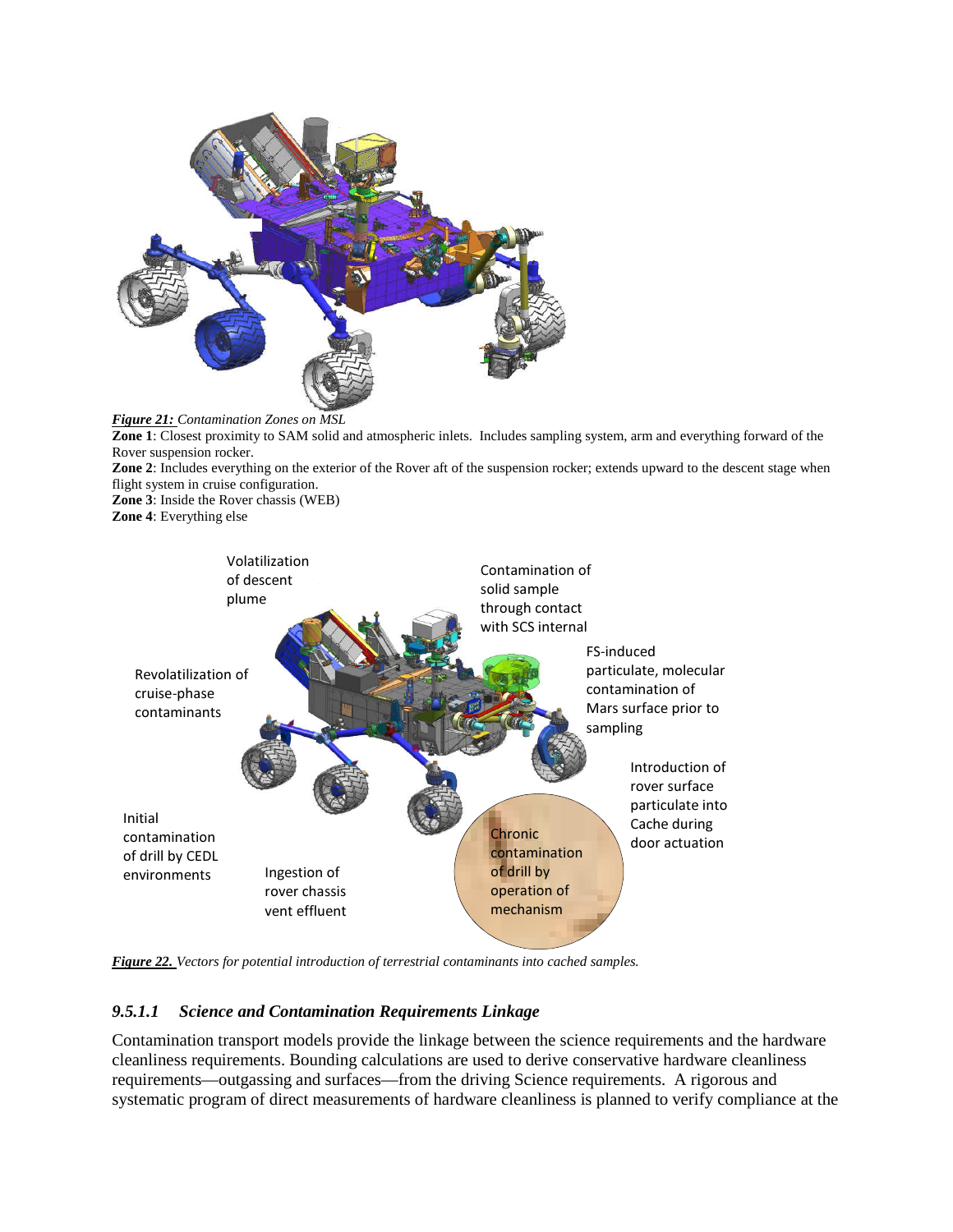component, sub-system and system levels. The formal hardware delivery process requires documentation of compliance with CC requirements before acceptance of hardware for higher level integration. Measured values for hardware cleanliness subsequently become inputs to the transport models as an element of the verification process showing that the as-flow system enables the science requirements.

## *9.5.1.2 Design Process*

The Mars 2020 project has articulated a system architecting and design process that emphasizes the vital importance of achieving a high degree cleanliness for the samples (Fig. 22). The Mars 2020 system architecture exploits the decoupled nature of the sampling system from the rest of the flight system. Further, there has been placed a special emphasis on controlling or eliminating potential sources of contamination within the hardware elements that make up the sample caching system (SCS). Contamination control is an integral aspect of the SCS design trades currently underway; this is an iterative process wherein allowable in-sample contamination levels and contaminant transport mechanisms inform the design process and function as one of the discriminating criteria amongst competing designs within the trade space.

## *9.5.1.3 Hardware cleaning*

The Mars 2020 project as undertaken an extensive literature search to learn the lessons from Apollo, Viking, Genesis, and other missions (and other industries which require elevated levels of cleanliness) with respect to cleaning flight hardware cleaning methodologies. (Many of relevant references are included elsewhere in this report.) The Project has also been kept informed of institutional technology development efforts in the areas of cleaning and recontamination prevention. The project has taken ownership of some of the more promising activities and would be deciding which to carry forward in further development. At this time, the specific cleaning methods have not been selected. However, whatever process ultimately selected would be validated against the Tier-I, Tier-II contaminants identified elsewhere in the report. A notional process flow for cleaning and acceptance of critical sample contact hardware is shown in Figure 24. To prevent recontamination after cleaning, no polymeric bagging materials would be allowed to come into direct contact with SCS hardware: fired foil or stainless steel containers would be allowed.

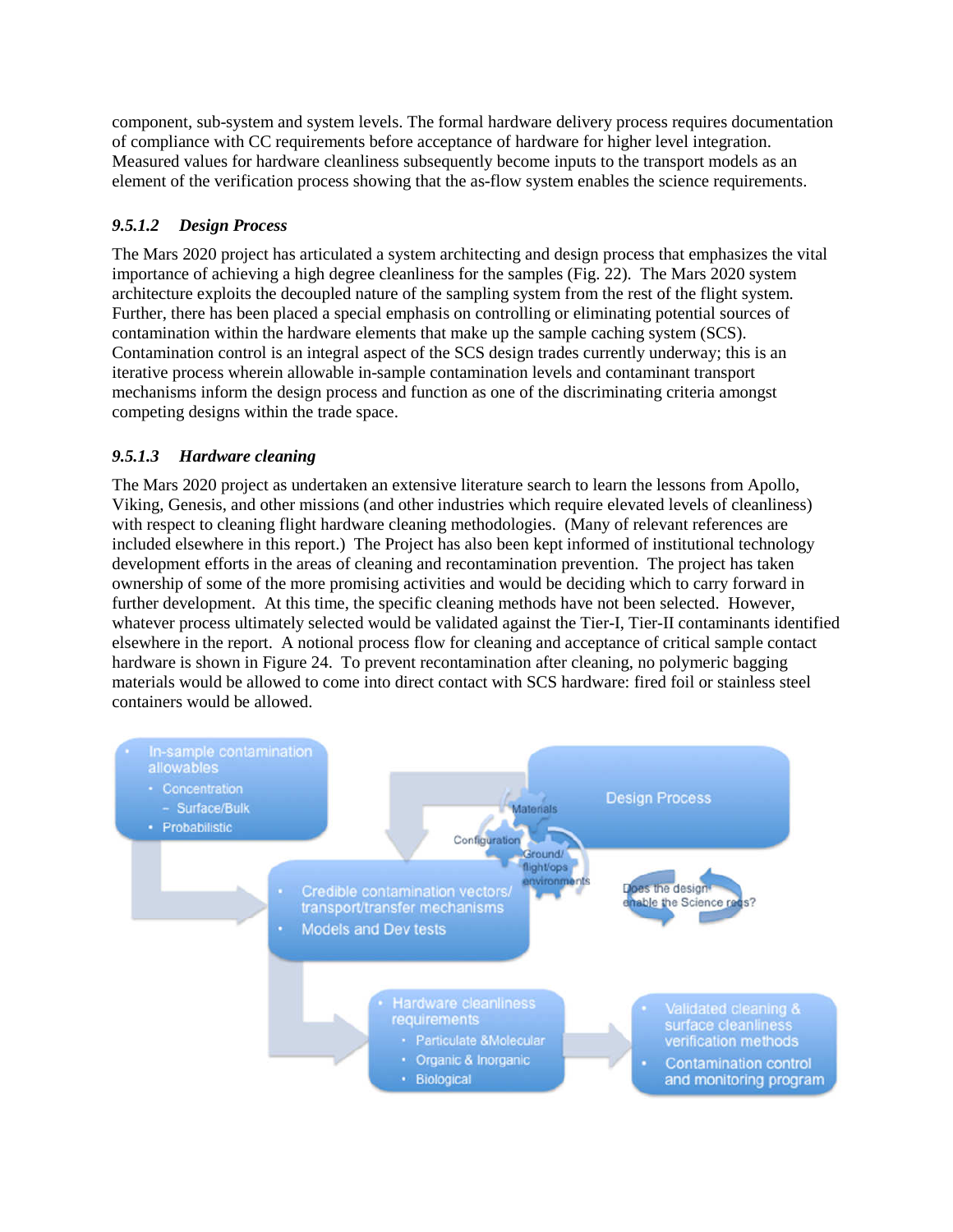*Figure 23. The system architecting and design process emphasizes the vital importance of achieving a high degree cleanliness in samples taken for the Cache.* 



*Figure 24. Notional process flow for cleaning and acceptance critical sample contact hardware.* 

## *9.5.1.4 Sample System Development*

The Mars 2020 project plans to undertake sample system hardware development under Class 1000 (FED-STD-209 Class M4.5; ISO 14644-1 Class 6) protocols. No co-location with other projects would be permitted and the facility would be accessible only by trained personnel. If the venue is to involve the conversion of an existing facility, the facility would first be surveyed to determine whether the native contamination background is acceptable with respect to cleanliness needs of the hardware processing activity or whether a prospective facility can be brought into compliance with project cleanliness requirements. It is anticipated that the development of the sample system would take place off-line in parallel with flight system development (notionally depicted in Fig. 24) so as to maintain a higher level of contamination control until it is integrated late in the system integration flow at the launch site.

It is anticipated that system-level assembly test operations would be conducted in an existing facility operated under Class 10000 (or better) protocols. Real-time monitoring of airborne particulate and similar capability on-line for condensables is planned. The Project is investigating implementation of realtime particle fallout monitoring ([http://www.pmeasuring.com\)](http://www.pmeasuring.com).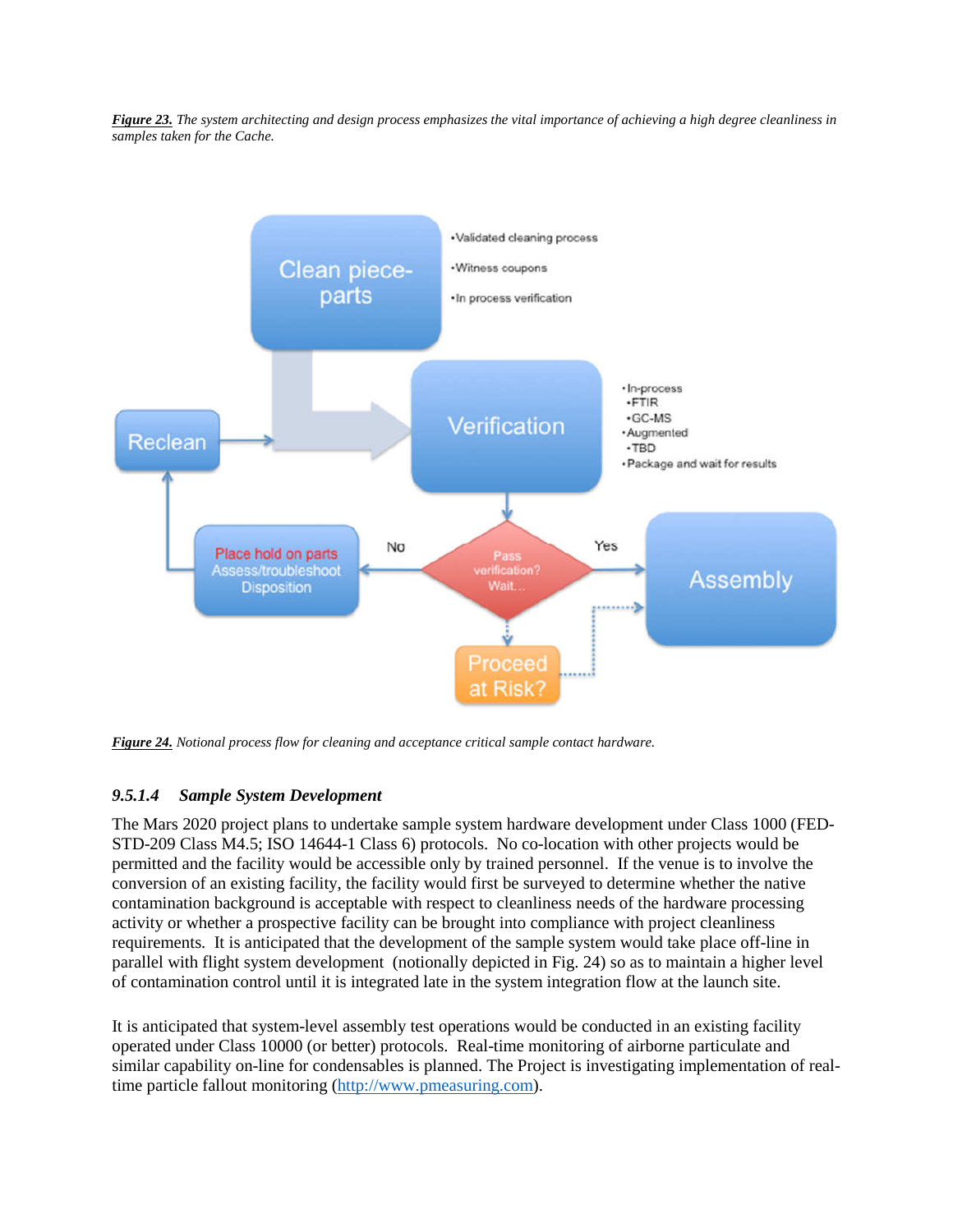

*Figure 24. Notional parallel paths for sample system development and flight system development, with late integration into the flight system.* 

## *9.5.1.5 Witness plates, Controls & Blanks*

The Mars 2020 project recognizes the importance of witness coupons in establishing an adequate data set describing the potential contamination background in returned samples. A comprehensive witness coupon monitoring program would be designed into the hardware processing flows. The design of the monitoring program must be purposeful and provide sufficient contamination knowledge, while at the same time be implementable. Witness plates would follow critical hardware through cleaning process for cleanliness verification. These coupons or analysis results would be archived. Analysis of terrestrial and flight system contaminant sources would be performed and an archive of flight system materials would be collected as a reference for contamination signatures. The Project expects to leverage the lessons and practices of other space sample curation facilities and described elsewhere in this report.

## *9.5.1.6 Hardware Cleanliness Verification*

A suite of measurements have been identified as the set of measurements to be done for cleanliness verification of critical sample system hardware (Table 10); critical being defined as that which contacts sample and or has a credible direct path to samples.

Sampling of surfaces for cleanliness verification is always challenging. So-called analyte recovery efficiency needs to be taken into consideration. Sampling strategy would be determined when requirements are defined, however several novel methods are available for consideration:

Experiments using solvents show the swab sampling efficiency to be  $\sim$ 70% for adventitious carbon. (The Project is currently performing experiments with slightly acidic solvents that would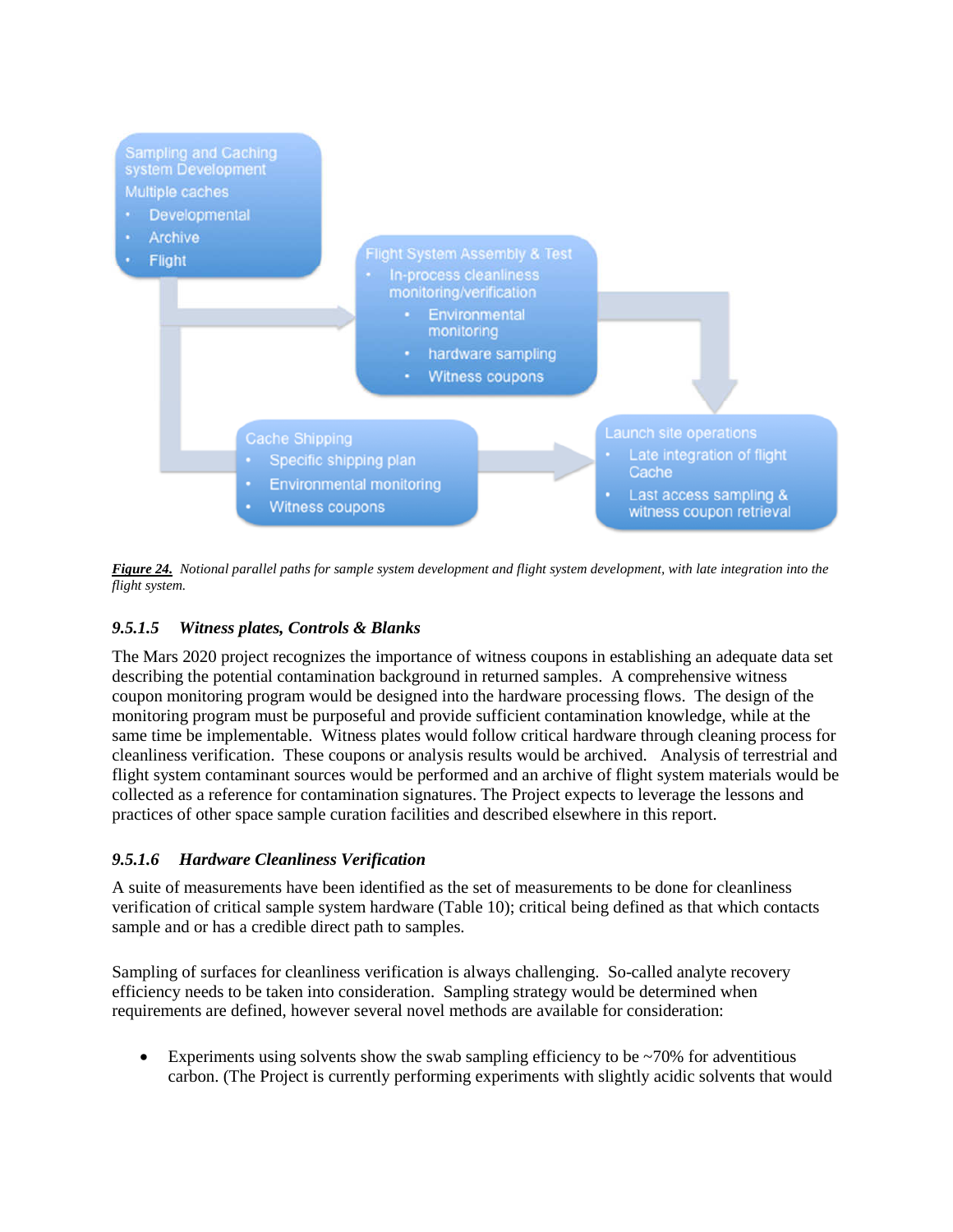dislodge the last monolayer; noting the organic acids reacting with the metal surface forming organic acid salts are the most common, tightly bound form of AC.)

- Witness plates can be measured directly with no solvents via GA-ATR FTIR. The GA-ATR can readily monitor the sampling efficiency of other analytical methods.
- It is possible to abrasively sample surfaces using KBr powder and avoid solvents altogether for DRIFT/FTIR. This method has shown a very high sampling efficiency  $(90\% +)$

|                                                                              | Sample<br><b>Treatment</b> | <b>Extract treatment</b>                                                                | Calibration<br>Method        | Concern<br>Trigger      | <b>Comments</b>                                                                         |
|------------------------------------------------------------------------------|----------------------------|-----------------------------------------------------------------------------------------|------------------------------|-------------------------|-----------------------------------------------------------------------------------------|
| Surface spectroscopic<br>imaging                                             | none                       | <b>NA</b>                                                                               | ?                            | $>1$ ng/cm <sup>2</sup> | Detects fibers, organic<br>particulates, macromolecular<br><b>OM</b>                    |
| FTIR-Microscope/Raman<br>microprobe                                          | Direct                     | N/A                                                                                     | Known<br>compounds           | <b>TBD</b>              | Detects fibers, organic<br>particulates, macromolecular<br><b>OM</b>                    |
| <b>Gas Chromatography-High</b><br><b>Resolution Mass</b><br>spectrometry     | <b>IPA/DCM</b><br>wash     | Ionization by electron<br>impact, analyze by scanning<br>MS                             | External<br>standards        | $>10$ ng/g              | Detects polar molecules such<br>as hydrocarbons, chlorinated<br>solvents, plastics, etc |
| <b>DRIFT (FTIR)</b>                                                          | swab/rinse                 | Deposit on KBr                                                                          | Known<br>compound<br>classes | <b>TBD</b>              | Sampling $\varepsilon$ can be referenced<br>to direct methods, e.g. GATR                |
| <b>DART-MS</b>                                                               | Direct or<br>extract       | Optional derivatization                                                                 | Mass<br>standards            | <b>TBD</b>              | Broad range of low-volatility<br>materials                                              |
| <b>Liquid Chromatography-</b><br><b>High Resolution Mass</b><br>spectrometry | <b>IPA/Water</b><br>wash   | ESI and APCI conditions,<br>scan MS and search for<br>masses of targets and<br>unknowns | External<br>standards        | $>10$ ng/g              | Detects polar and high-MW<br>molecules<br>Method development                            |

Table 10 Broad-spectrum assay procedures to detect organic contamination

## *9.5.1.7 Contamination transport analyses*

Contamination transport mechanisms differ between the vacuum of space and the Mars surface environment; thus requiring different modeling approaches. Mars 2020 would leverage the analytical tools used to perform the cruise-phase and surface operations phase contamination transport analyses for MSL. Contamination transport models are typically deterministic to a stated level of uncertainty. For Mars 2020, some of the model results may also be expressed probabilistically to be comparable with some prior work done and reported in this manner; for example, Hudsen et al. 2010.

### 9.5.1.7.1 Cruise-EDL Models

Contamination transport analyses would be done to estimate the redistribution of particulate and molecular contamination during the launch, cruise, entry, descent and landing events. Molecular and particulate redistribution calculations use pre-flight measurements prior art, and flight environments as inputs to models. These analyses provide the basis for establishing the datum for the initial hardware surface contamination levels at the beginning of operations on Mars.

### 9.5.1.7.2 Mars surface models

Unlike the cruise phase where molecular contamination transport is in the free molecular flow regime, on Mars, transport in the martian atmosphere determines relationship between sample contamination requirements and hardware outgassing requirements. Molecular transport an atmosphere, ~6 to 8 torr, is described by fluid equations; molecules move with the wind (ten Kate et al., 2008; Blakkolb et al 2008). Some of the many questions answered by transport models included temporal and spatial variation of ammonia concentration effects: timing of the first sample acquisitions; and contact science.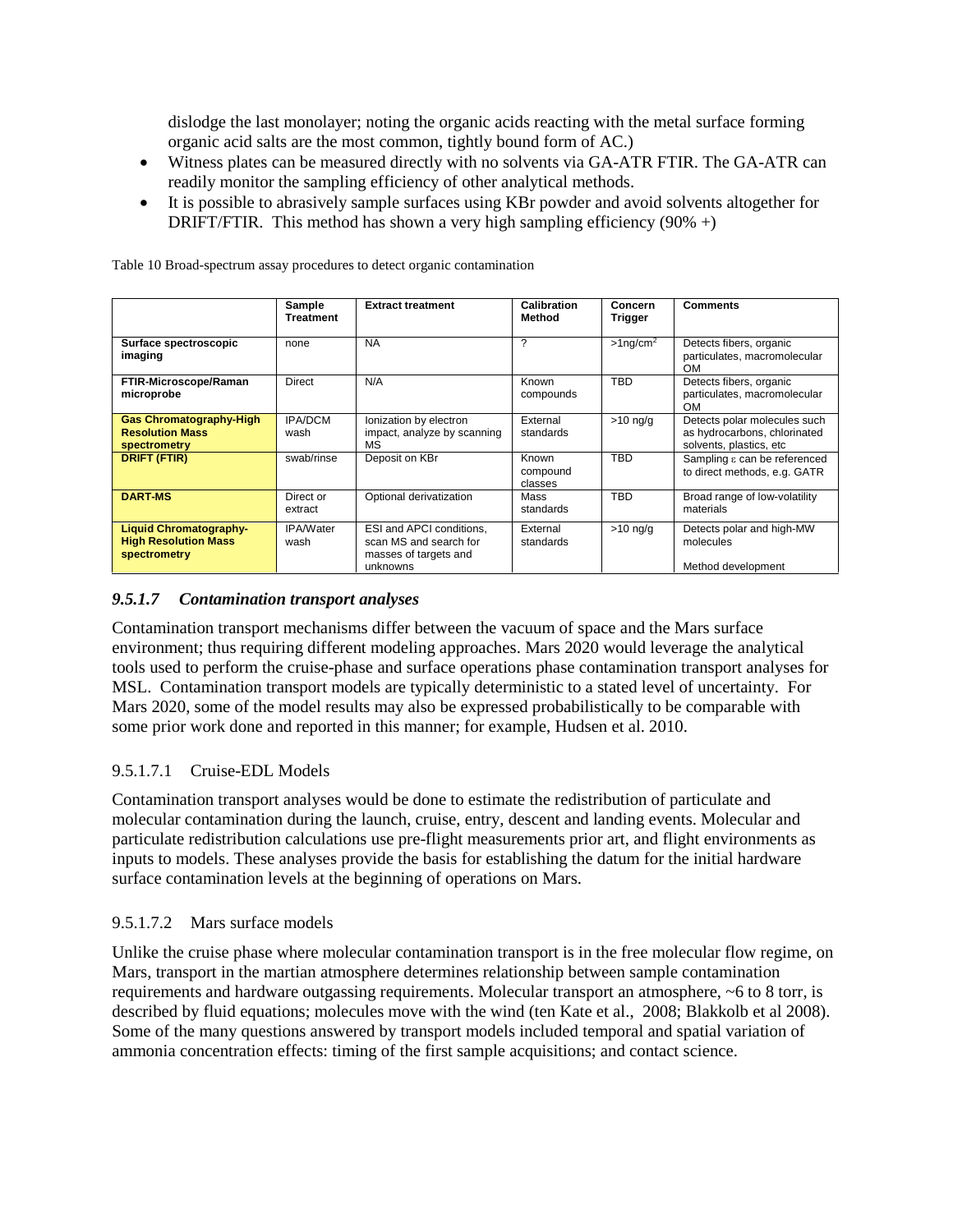Analysis of the Descent Stage plume constituents physical and chemical interactions with Mars atmosphere and soil were done for MSL to assess in-sample contamination risk. Also, since the Descent Stage impacts Mars at ~100mph, assume the propellant system ruptures and hydrazine is released. MSL modeled the gas-phase reaction  $N_2H_4$  and Mars  $CO_2 \rightarrow$  carbazic acid: NH<sub>2</sub>NHCOOH. Solid "ash" and sublimation gasses are carried by wind. Transport model calculations including chemistry with martian soil and atmosphere include the effects of  $N_2H_4$  reactions with the surface minerals and with the  $CO_2$  in the atmosphere. Gas phase reaction rate of  $N_2H_4$  and CO2 were measured in the laboratory at JPL as model inputs. The 3-D simulation included estimates of mixing in turbulent boundary layer. The modeling tools developed for are generalizable such that analyses done for Mars 2020 would be specific to the requirements and conditions of the mission.

Redistribution of particulate debris by winds on Mars during surface operations has also been identified as a potential contamination vector to the sample hardware. The Project has near term plans to undertake bounding analyses to understand the magnitude of redistribution by the saltation mechanism and by physical erosion of surface system materials (so called "sputtering.") Depending on the outcome of these early studies, more detailed calculations and tests may be undertaken.

### *9.5.1.8 Conclusion*

The Mars 2020 project is in the early phase of its development. As such, details of many aspects of the contamination control implementation are still TBD at this time. However, a significant benefit accrues to Mars 2020 due to the similarity with the recent, largely successful, MSL mission. While the project readily acknowledges the additional challenges presented by the sample hardware, many of the tools and processes used for MSL may be applied as-is or leveraged to form the basis of the Mars 2020 implementation. Contamination control engineering is fully engaged with the hardware design and systems engineering teams and Project management appears fully committed to enabling a successful contamination control program. We strongly encourage, however, that project be proactive in undertaking the necessary development efforts that would be needed to bring new cleaning and cleanliness verification methods on-line with the necessary validation.

### **9.5.2 Feedback on the Mars 2020 Conceptual Contamination Control Plan**

As requested by its charter, the OCP reviewed the Mars 2020 Project's concepts for a contamination control plan (Section 9.5.1 of this report), and has prepared the following feedback.

### *9.5.2.1 Mars 2020 Sample Return and Heritage from MSL*

In Section 9.5.1 it is stated that the Mars 2020 contamination control program is expected to be based heavily on heritage MSL practices. However, MSL was strictly specified as **not a life detection mission**, from the perspective of both science and planetary protection. This mission definition minimized the level and extent that contamination control and planetary protection needed to be accounted for on the mission. Mars 2020, by the addition of the sampling system and sealable sample tubes and the potential for a future restricted Earth return, would be an entirely different mission with different Level 1 mission requirements. As discussed in this report, the Mars 2020 mission should carry requirements that prevent the contamination (biological, organic and particulate) from having an adverse impact on the scientific and planetary protection evaluation of the potential returned samples. MSL had no such requirements, therefore it was possible to accept additional risk of contamination of the samples as a matter of operation. (If a sample is too contaminated, take more samples until a sufficiently clean sample can be acquired to provide useful data.)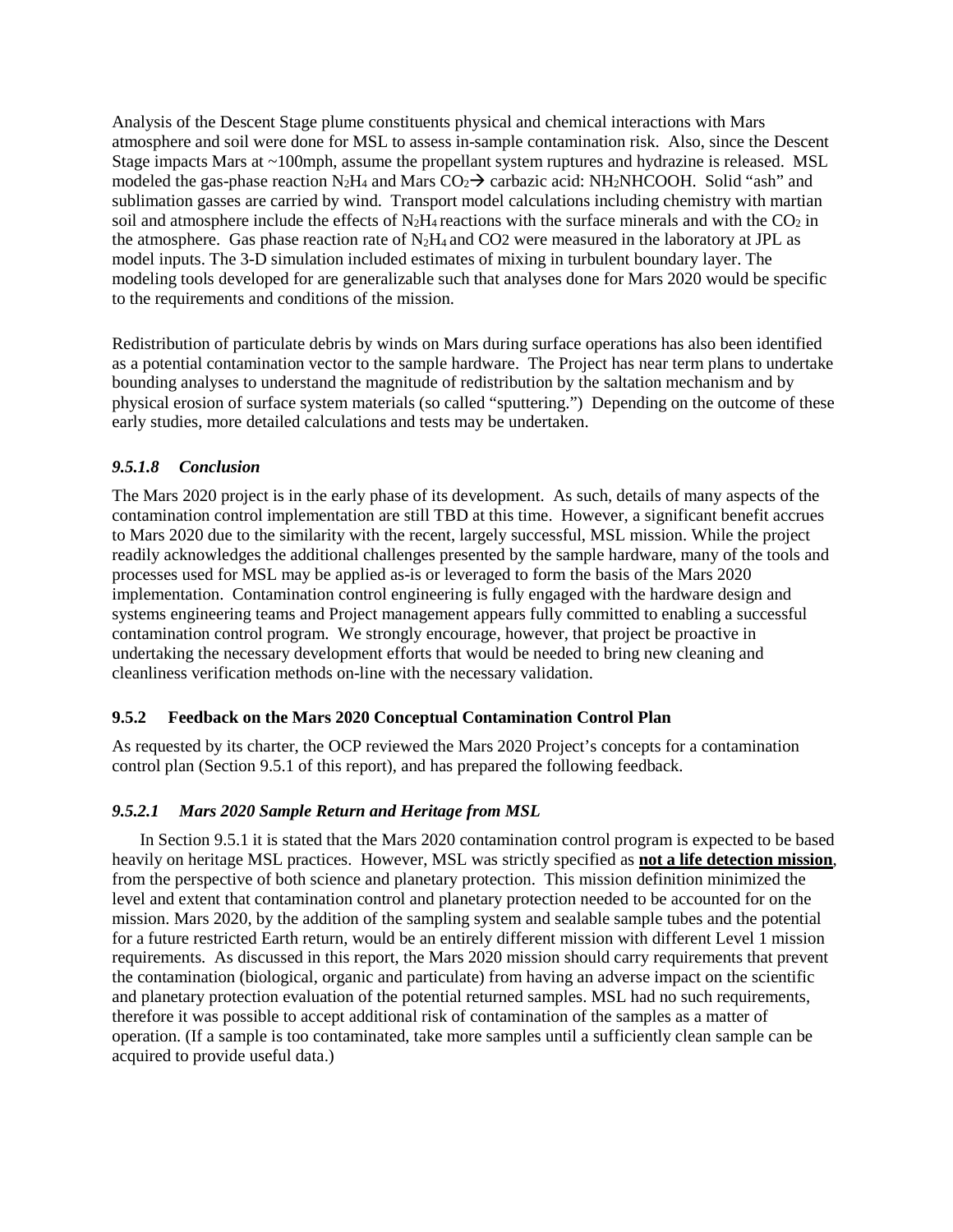- Mars 2020 has a much simpler sampling system, which should help it to be able to meet the much stricter requirements relating to potential sample return.
- Unlike MSL, Mars 2020 is unlikely to make extensive use of dilution cleaning (see also Section 2.1.3 of this report). Looking for known proven methods for cleaning and protecting surfaces from contamination, particularly those that do not have geometric restrictions to their efficacy is the only reasonable course of action. Some cleaning processes, such as ozone cleaning, carbon dioxide snow cleaning, and laser cleaning, have issues with mated surfaces and deep holes. As a result their applicability to real hardware is limited. Known proven methods for removing volatile organic materials, organic particles and biota should be accepted and tested to assure that there is capability to achieve the required levels on all of the hardware as it is developed and assuring that the protection schemes are adequate to assure the contamination levels on delivery to Mars.
- The Mars 2020 samples would need to be considerably cleaner than were the samples collected prior to dilution cleaning on MSL

### *9.5.2.2 Contamination Control Best Practices*

In the conceptual contamination control plan (Section 9.5.1), reference was made to carrying out cleaning, assembly and testing operations of the sensitive hardware in class 1000 or class 10,000 and class 100,000 cleanroom environments, and extensive studies showing long term accumulation of molecular contamination and evaluating real-time particle fall out monitors. OCP endorses these studies. In addition, however, when Mars 2020 writes its contamination control plan, we encourage close attention to strategies to protecting the hardware to decrease the rate of recontamination. Additionally, OCP advises measuring and monitoring the microbial, organic and particle source strength variation in the proposed facilities and their adjacent areas prior to committing to them. This can avoid uncontrolled or poorly controlled environmental conditions and random contamination events, such as diesel forklifts idling next to the air inlets and activities such as spraying lubricant on ground support equipment, trucks idling in truck locks, etc.

#### *9.5.2.3 Contamination Control Plan*

Separate processing areas for the sample acquisition hardware and the sample caching hardware should be utilized, using the best available facilities, such as an ISO-5 clean bench in an ISO-7 Cleanroom utilizing hydrocarbon assimilation filters, and following best practices for keeping hardware covered at all times that work is not actively being carried out on it. This would include the use of combustion-cleaned aluminum foil and/or stainless steel containers to decrease the exposure of the hardware to the environment. Periodic reviews of the contamination control practices and facilities could prove invaluable.

### *9.5.2.4 Combustion Cleaning*

The use of combustion cleaning to clean the hardware and storage materials to minimize the molecular organic contamination, the particulate organic contamination and the biological contamination is highly recommended. This is standard practice in terrestrial laboratories doing research on trace microbial species and trace organic chemistry. A starting point for Mars 2020 to consider is the placement of the hardware on clean aluminum foil in an air atmosphere furnace and heating to 550°C and dwelling at this temperature for two hours followed by a slow cool down over 12-16 hours to approximately 50-100°C, in the furnace. At that time the hardware should be wrapped with the foil to minimize recontamination by airborne contaminants. The cost impact of potential redesign of hardware to allow combustion cleaning is very likely less than the cost of development and/or verification of another process and the risk of failure of the other method.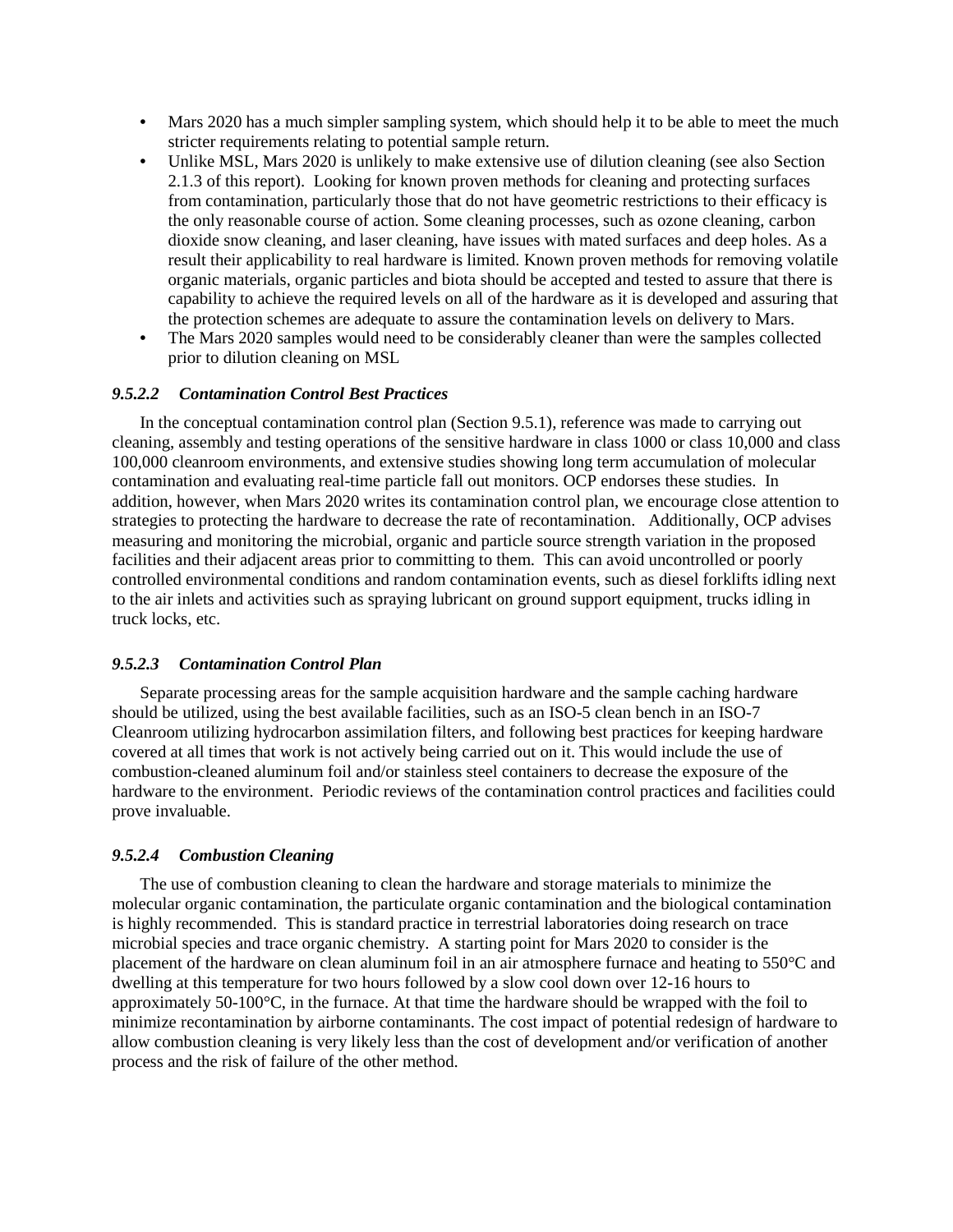It is well known that decreasing the conductance of the path for contamination provides a good method of prevention of contamination. Simple clean metal foil coverings of hardware decreases the transfer rate of all contaminants to surfaces. The highly constrainable paths reduce the transfer rates by orders of magnitude at the simplest level of approximation. The actual levels of contamination transport are actually constrained significantly more than predicted and the simple approximation level due to the highly complicated and poorly understood interactions of materials on exceedingly clean surfaces.

**Finding #31:** Baking all sampling hardware in air at >500°C and for >8 hours, followed by rapid isolation from contact with air, potentially provides a means to achieve orders-of-magnitude lower levels of organic contamination. We suggest that the Mars 2020 project substantively investigate this possibility while evaluating sample hardware design options.

### *9.5.2.5 Blank Standards*

As emphasized in Section 5.3 of this report, blank standards that can be field sampled on Mars and included as part of the sample collection are critical to the ability to obtain meaningful information from the samples. These are at least as valuable as the samples, because contamination processes can be random and variable, and the only way of distinguishing sample from contaminant is by use of blank standards. These materials should have similar physical properties and be readily analyzed for trace organics. Mars 2020 needs further discussion on the design of these blank standards. However, a factor to consider is that they should have a carefully chosen permeability to allow penetration of organic contamination into the interior of the blank in a manner that is sufficiently similar to the natural samples. Consideration should also be given to whether these blanks should be drilled and handled in different orientation to determine whether or not there are gravitationally induced effects on the sampling. As has been pointed out elsewhere (e.g. Mustard et al. 2013), without appropriate blank standards the samples would almost certainly not be worth returning in a scientific sense.

#### *9.5.2.6 Witness Plates*

OCP would like to emphasize the points made in Section 5.2 of this report regarding the importance of witness plates. Witness plate sets should include multiple identical plates to allow the quick contamination control measurements as well as measurement of the more time consuming contamination knowledge measurements to identify the compositions of the contamination. Work needs to begin soon on evaluating the requirements of the archiving facility not only for the returned samples but for assuring the ability to maintain the witness plates and materials samples required for the sample return mission, which may also include bioburden samples either processed or preserved (see discussion in Section 5.4 of this report). These archiving processes need to be verified and validated prior to collecting materials to be archived. The archive facility needs to be properly budgeted.

#### *9.5.2.7 Additional Planning to Improve Contamination Knowledge*

OCP strongly encourages more planning for acquiring contamination knowledge, which we consider extremely high priority (see Findings #3, #5 of this report). This includes how and what is sampled, how and what is measured, who is going to do the measurements, quality control, verification and validation of methods and procedures, etc. This information may potentially be exceptionally important to future investigators, and it is essential that it be collected properly during the project's development phase.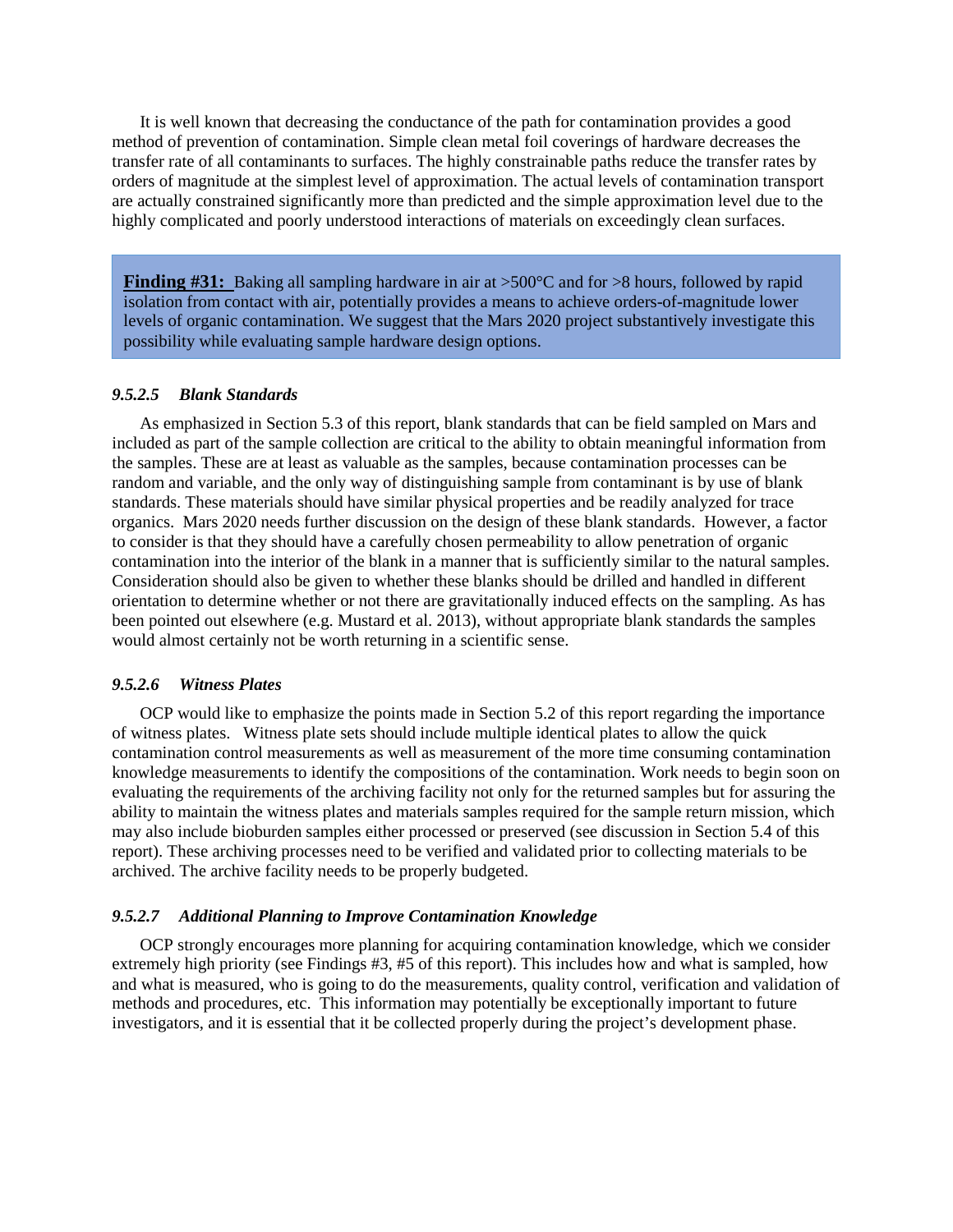#### *9.5.2.8 Contamination Verification Plan*

The contamination verification as provided above is in line with the suggestions and the philosophies of the OCP. It is expected that this would continue to be developed further and that the processes and methods would be verified and validated following the further identification of the total landed system's requirements are identified and that the effort is funded. The proposed scheme for quantifying the organic contaminants seems to be a good starting point.

### *9.5.2.9 Total Organic Carbon*

The project would need to propose a way of measuring Total Organic Carbon. The traditional method for determining total organic carbon in geological samples is by pyrolysis, although as discussed in this report, detection limits of current analytic systems are nowhere near good enough for this application (the pathway to creating such an instrument in the future is clear, so OCP has not worried about this). There are alternate means for measuring the concentration of trace organic molecules on metal surfaces. An additional problem is that analysis of metal surfaces by pyrolysis can result in false signals from metal carbide that is part of the alloy. The Mars 2020 project would need to choose one or more methods (there are TOC analyzers that would reach the necessary detection sensitivity, and ones that would not be interfered with by the metal carbides, but these may be separate instruments). There was a preference within OCP to measuring TOC directly on witness coupons rather than measuring from swab samples and that witness coupons be made preferably from spacecraft or sampling system materials. Multiple material types were also advised as the adsorption of organics on surfaces is material dependent.

Due to the significance of the contamination and planetary protection requirements and the extremely low expectable levels of contaminants in the sample caching systems as well as the additional specific measurements required, verification and validation of the sampling and measurement techniques is called for. Development of the measurement and monitoring techniques well in advance of the actual measurements on the hardware is called for. This in effect buys down the risk of the planned contamination control and planetary protection requirements by allowing verification and validation of the planned cleaning and recontamination protection, reducing mission risk.

#### *9.5.2.10 Relationship to Planetary Protection*

Based upon the differences between MSL and the Mars 2020 rover mission, particularly with respect to the expected Planetary Protection driven requirements, it is absolutely necessary that the PP requirements and their impacts on the Contamination Control requirements and implementation be entirely understood across the entire mission, and that potential impacts on systems be explained to the individual system and subsystem leads. It would be a great concern if any of the subsystem leads have inadequate understanding of the rationale behind the planetary protection and contamination requirements. An attitude of "here's my hardware, clean it and get it to meet your PP and CC requirements" would almost certainly lead to difficulties. It is crucial that the subsystem leads accept and be held accountable to designing and delivering hardware meeting these requirements, and that they understand the principles of how to meet the requirements. Organic contamination control is central to the objectives of Mars 2020, and it needs to be embraced by the entire science and engineering teams.

#### *9.5.2.11 Selection and Characterization of sampling system materials*

The fundamental physics and chemistry of the materials matters in considering the effects of organic contamination. Many of the contamination issues boil down to a materials issue—some materials are better than others with respect to how they chemisorb, physisorb, or desorb organics. Appropriate material selection accounting for potential Contamination and Planetary Protection issues and limitations